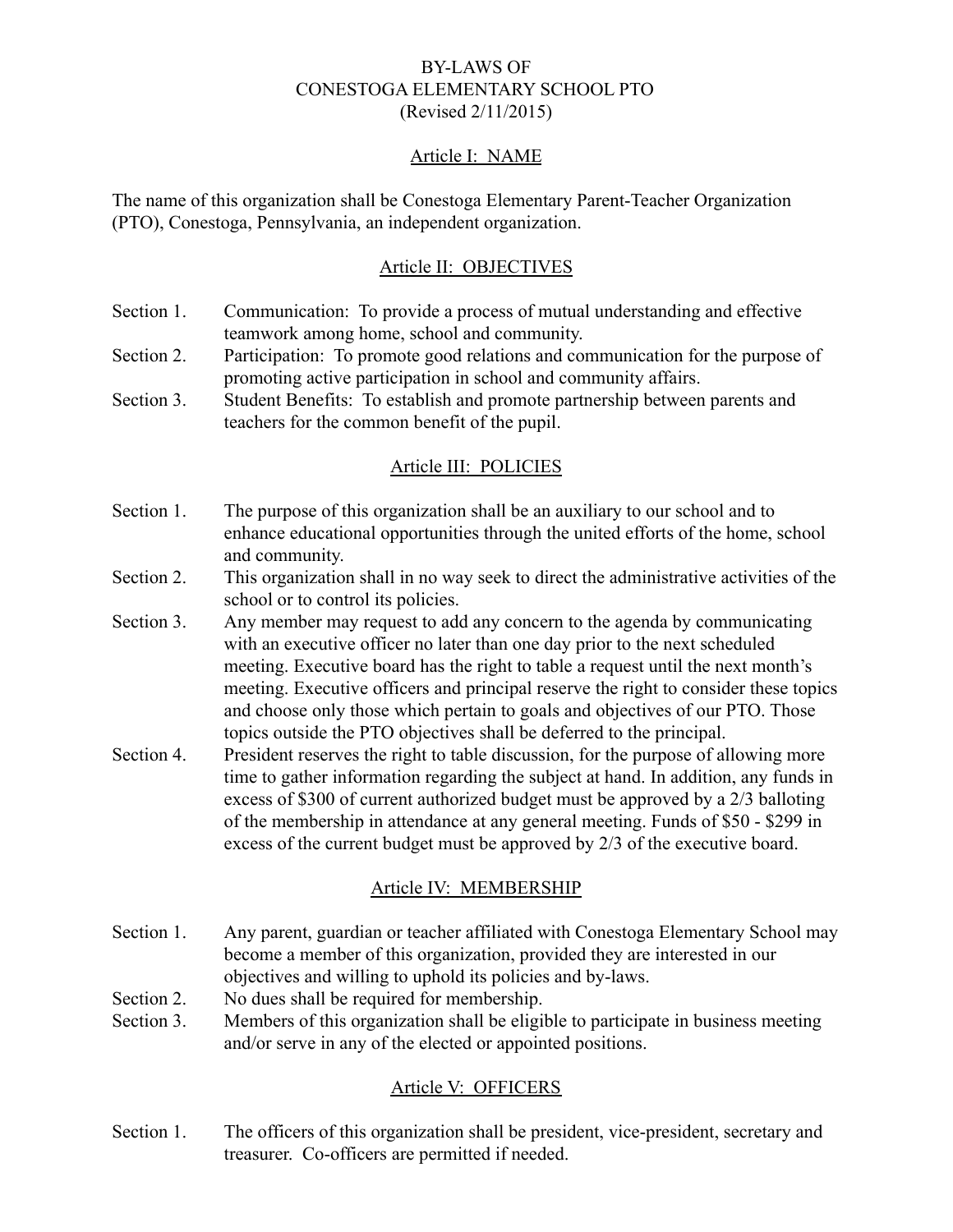- Section 2. These officers shall be elected yearly. Duties for these officers shall be assumed August  $1<sup>st</sup>$ .
- Section 3. Notice will be announced in May of the outgoing year for vacancies of executive offices. Any committee vacancies will also be made known at that time. (See Section VIII for list of standing committees).
- Section 4. Nominations should be presented to the executive board no later than the final meeting date of the school year. The permission of those nominated must be secured before his/her name is placed.
- Section 5. In the event there is more than one candidate nominated for any office, voting for that office shall be by ballot. Where there is only one nominee for any office, it shall be that the members present will cast a vote and move to elect the nominee .
- Section 6. A vacancy occurring before term in an office shall be filled by presidential appointment with the approval of the executive committee.

# Article VI: DUTIES OF OFFICERS

## Section 1. President:

- a. Organizes committees to carryout PTO activities throughout the year.
- b. Preside over monthly meetings. Board meetings may be scheduled as the president so wishes. A monthly meeting is optional.
- c. Acts as public relations person between parents and teachers.
- d. Work with principal in meeting common goals to benefit students.
- e. Shall coordinate the work of the officers and committees of the organization in order that objectives may be promoted.
- f. Announces upcoming PTO meetings.

## Section 2. Vice-President:

- a. Attend PTO board meetings each month.
- b. Works with the President and assists in the duties of presidency.
- c. Acts as president in the event of the president's absence.
- d. Helps coordinate all volunteers for activities.

### Section 3. Secretary:

- a. Attends PTO board meetings each month.
- b. Records minutes of the meeting in an ongoing journal.
- c. Emails Conestoga secretary meeting minutes for the blog.
- d. Coordinates correspondence to staff and community members.
- Section 4. Treasurer:
	- a. Attend PTO meetings each month.
	- b. Keeps financial records via checking account and money market, and pays bills as they are submitted.
	- c. Handles money collected from various fundraising projects (profit and non-profit) during the year.
	- d. Reports the financial standing of the PTO to parents and teachers at the monthly meetings.
	- e. The treasurer along with the president will be named on the checking account.

# Article VII: EXECUTIVE COMMITTEE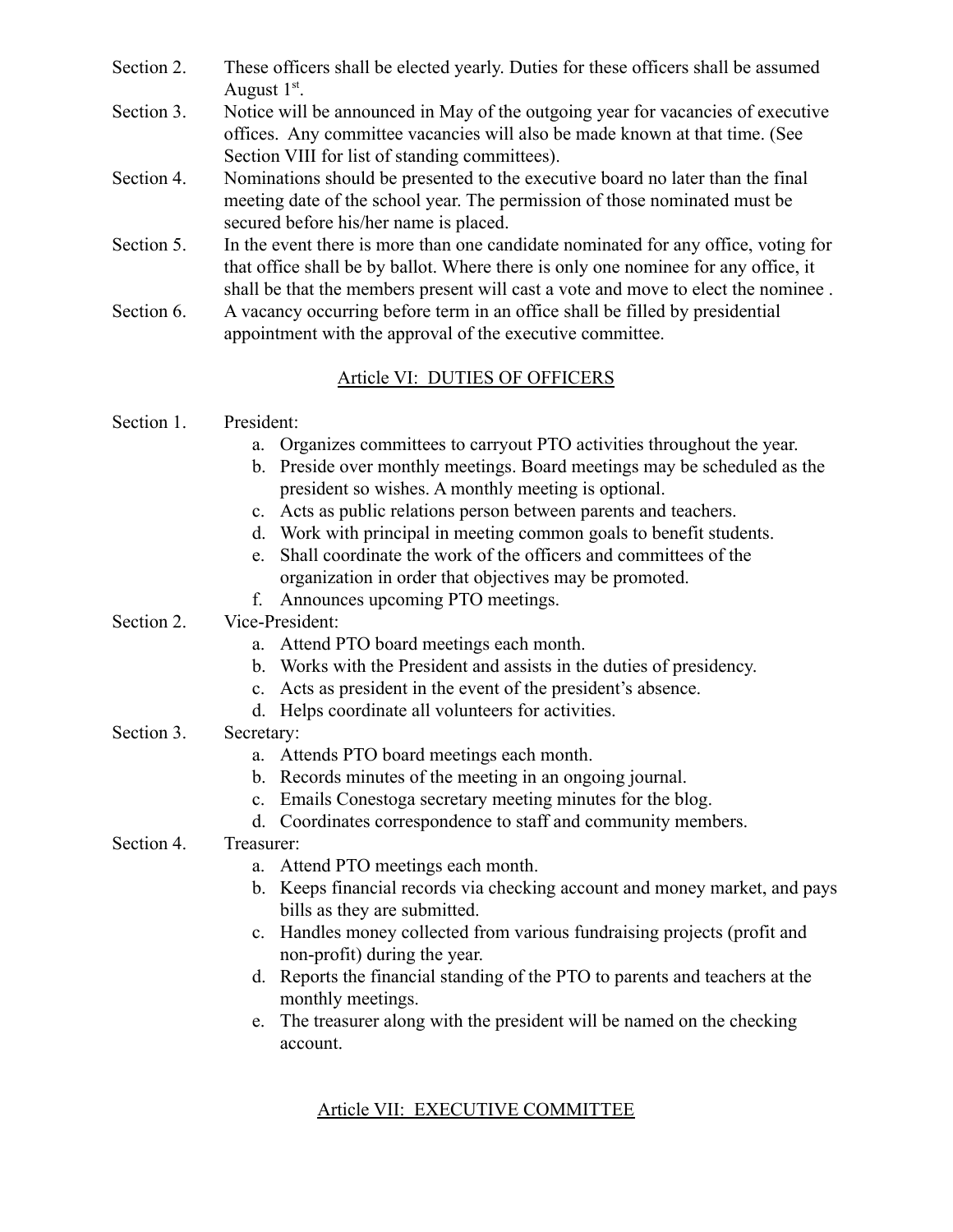- Section 1. The executive committee shall consist of the officers of the organization and the principal. The principal will act as an ex/officio member of the board.
- Section 2. The duties of the executive committee shall be as follows:
	- a. To transact necessary business in the intervals between general meetings and such other business as may be referred to it by the organization.
	- b. To propose to the organization for approval of a budget for the fiscal year.
	- c. To approve routine bills within the limits of the budget.
	- d. To present a report to the general meeting of the organization as necessary
	- e. To approve plans of work of the standing committees.
- Section 3. Special meetings may be called by the president or a majority of the executive committee.

### Article VIII: STANDING COMMITTEES

- Section 1. A minimum of three standing committees shall be created by the officers, as may be required to promote the objectives and interests of the organization. The chairman shall be approved by the executive board. The terms of office shall be through the school year in which they are selected.
- Section 2. The chairman of each standing committee shall present a plan of work to the executive committee during a scheduled chairperson and board planning meeting and any necessary budget request shall be approved by the executive board or the general membership as appropriate.
- Section 3. The power to form special committees and to appoint their chairman rest with the president, with the approval of the executive committee.
- Section 4. The president shall be a member ex-officio of all committees when possible.
- Section 5. All committee chairmen shall be present at monthly meetings or have one of their committee members sit in for them, particularly if their committee is listed on the agenda.
- Section 6. In the event chair or committee members are not able to attend a scheduled monthly meeting, they must provide to the president an update no later than one week prior to the meeting.
- Section 7. Current list of standing committees and their duties involving each committee shall be confirmed at the start of the school year.

### Article IX: MEETINGS

- Section 1. Meetings will be held on a regular basis for the executive board and committee chairpersons, as well as the general PTO meetings.
- Section 2. A special meeting may be called by the executive committee at any time.
- Section 3. Postponement of any meeting may be made by majority vote of the executive committee. When school is closed by inclement weather, meetings are to be considered cancelled.

# Article X: FISCAL YEAR

- Section 1. The fiscal year of the organization shall begin on the first of August, and end on the thirty-first of July.
- Section 2. The budget proposed by the executive committee shall be presented for approval by the organization at the first general meeting of the school year.